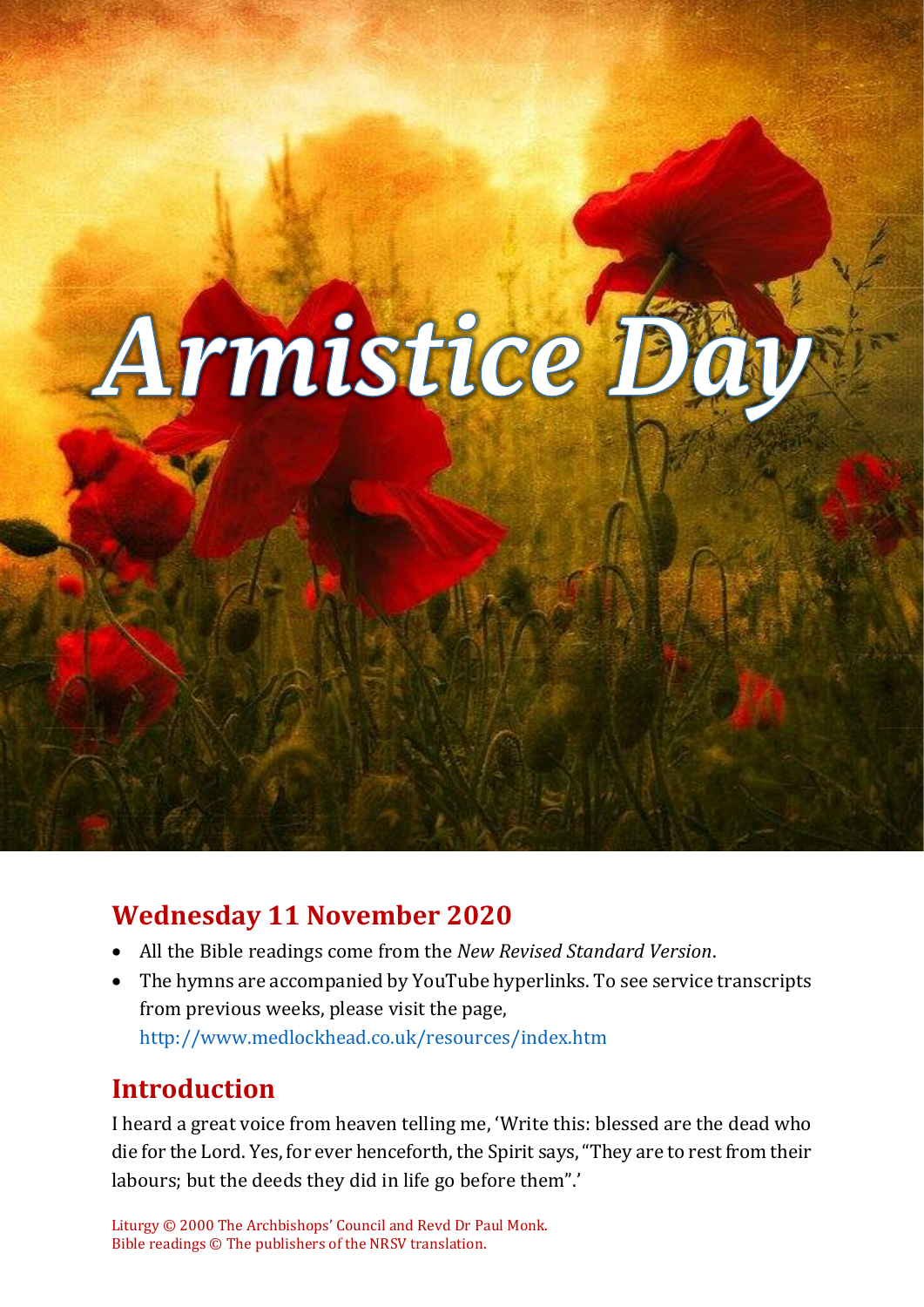The people of Waterhead built this Memorial as an act of faith in the supremacy of Christ and a determination to live in peace. Although the First World War was fought as 'the War to end all wars', today there are wars in nearly twenty countries, and in the hearts in men and women every in land.

Today we therefore do many things: we place ourselves in the presence of God; and we commit ourselves to work in penitence and faith for reconciliation between the nations of the world and between its peoples — both together and individually. We pray that we may live together in freedom, justice and peace; we pray for all who in bereavement and disability continue to suffer the effects of war and terror.

HYMN 1 **[O God our help](https://www.youtube.com/watch?v=ZjdmLstpNGE)** (please click on this **[link](https://www.youtube.com/watch?v=ZjdmLstpNGE)**)

**O God, our help in ages past, Our hope for years to come, Our shelter from the stormy blast, And our eternal home. Under the shadow of thy throne Thy saints have dwelt secure; Sufficient is thine arm alone, And our defence is sure. Before the hills in order stood,**

**Or earth received her frame, From everlasting thou art God, To endless years the same.** 

**A thousand ages in thy sight Are like an evening gone; Short as the watch that ends the night Before the rising sun.** 

**Time, like an ever-rolling stream, Bears all its sons away; They fly forgotten, as a dream Dies at the opening day.**

**God, our help in ages past, Our hope for years to come, Be thou our guard while life shall last, And our eternal home.**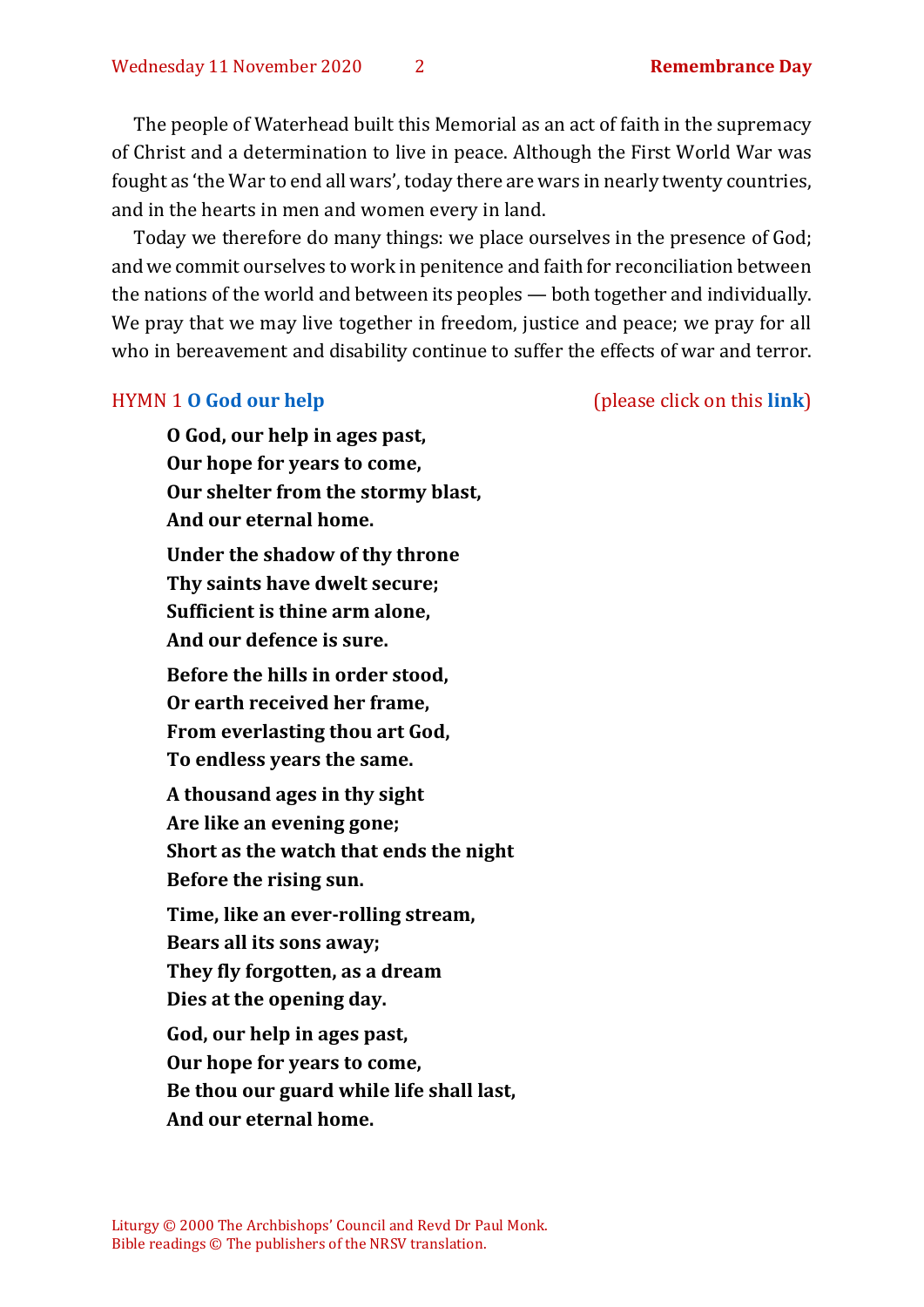## **Reading from the Bible**

The Gospel according to St John, chapter 15, verses 10 to 17

Jesus said to his disciples, 'As the Father has loved me, so have I loved you, abide in my love. If you keep my commandments, you shall abide in my love; just as I have kept my Father's commandments, and abide in his love. These things have I spoken to you, that my joy be in you, and that your joy be full. This is my commandment, that you love one another, as I have loved you. Greater love hath no one than this, that they lay down their life for their friends.

'You are my friends, if you do what I command you. No longer do I call you servants; for the servant does not know what the Master is doing: but I have called you friends; for all that I have heard from my Father I have made known to you.

'You did not choose me, but I chose you, and appointed you that you should go and bear fruit, and that your fruit should abide; so that whatever you ask the Father in my name, he may give it to you. This I command you, that you love one another.'

# **Act of Remembrance**

The people of Waterhead dedicated this war memorial to the glory of God and in memory of their friends who laid down their lives for their country in the Great War. It was built as a lasting tribute to their fellow citizens and as an act of gratitude. Each and every year since this fine memorial was built, the people of Waterhead have formally gathered here, at the Memorial, to remember. This year, we gather in a different way—virtually, in our mind's eye.

Let us pray: we re-dedicate this site to the continuing glory of God, the God who commands us to live our lives working for peace. We ask God's blessing upon this memorial in the name of the Father and of the Son, and of the Holy Spirit.

#### All **Amen.**

They shall grow not old as we that are left grow old; age shall not weary them, nor the years condemn. At the going down of the sun and in the morning,

We will remember them.

## All **We will remember them.**

The bugler will sound 'The last Post'. (please click on this **[link](https://www.youtube.com/watch?v=mDeHMg6gd9g)**)

## **A two-minute silence**

The bugler will sound 'Reveille'. (please click on this **[link](https://www.youtube.com/watch?v=ZHjvdN8K50U)**)

Liturgy © 2000 The Archbishops' Council and Revd Dr Paul Monk. Bible readings © The publishers of the NRSV translation.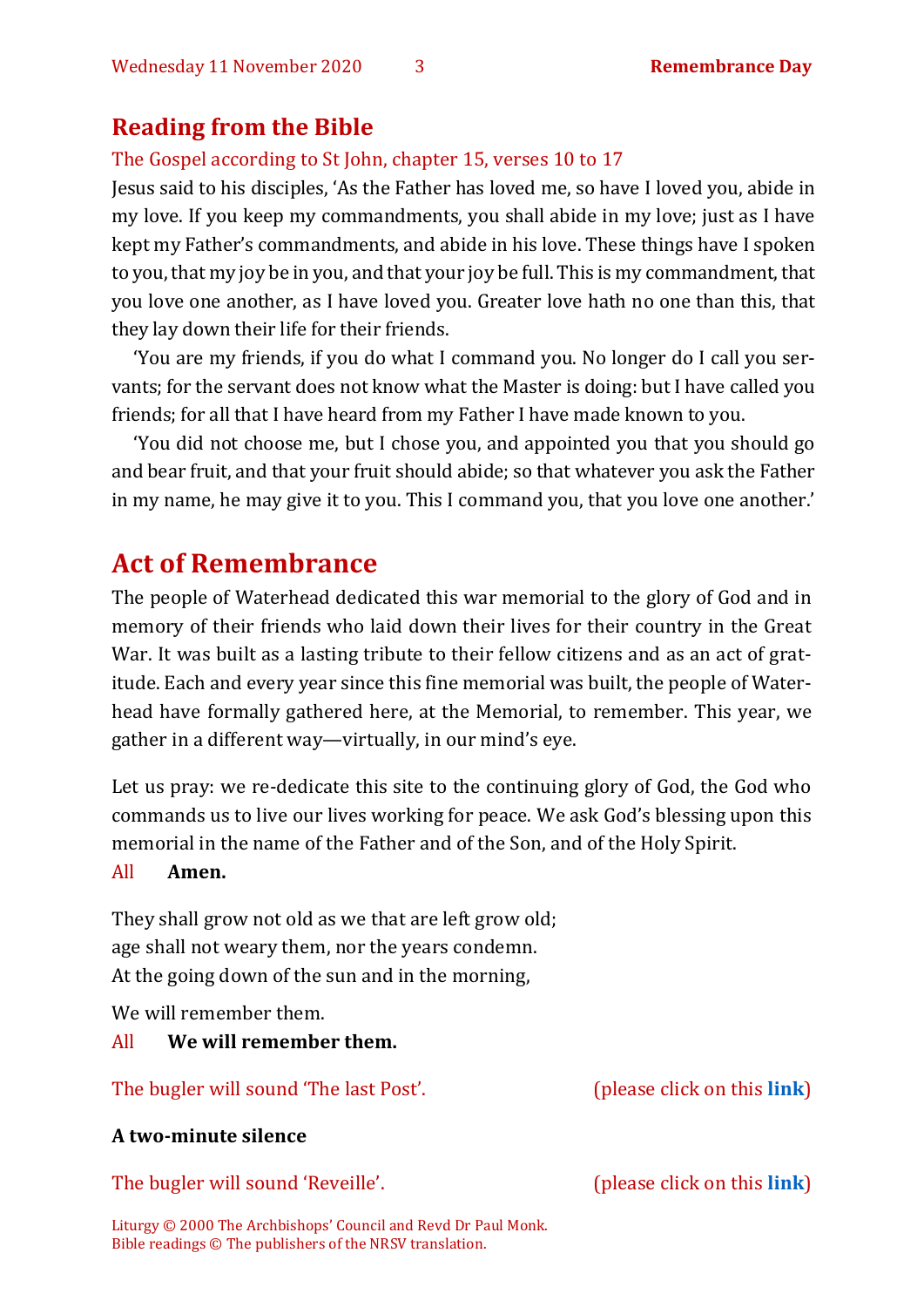## **The National Anthem** (please click on this **[link](https://www.youtube.com/watch?v=Bsz1G6NmLus&feature=youtu.be)**)

**God save our gracious Queen, Long live our noble Queen, God save the Queen! Send her victorious, Happy and glorious, Long to reign over us, God save the Queen!** 

## **Prayers for those who suffer**

Ever-living God, we remember those whom you have gathered from the storm of war into the peace of your presence: may that same peace calm our fears, bring justice to all people in the world, and establish a just and lasting harmony among the nations. We pray these prayers through Jesus Christ our Lord.

#### All **Amen.**

We pray for all who suffer as a result of war:

For the injured and the disabled,

for the mentally distressed,

and for those whose faith in God and man has been weakened or destroyed ...

For the homeless and refugees, for those who are hungry, and for all who have lost their livelihood and security ...

For those who mourn their dead, those who have lost husband or wife, children or parents, friends and partners, and especially for those who have no hope in Christ to sustain them in their grief ...

## Short silence.

Almighty God, our heavenly Father, infinite in wisdom, in love, and in power: have compassion on those for whom we pray today; inspire us to alleviate all suffering; and empower us as we strive to established here on earth your kingdom of peace and justice in which dust and ashes have no dominion.

All **Amen.**

Liturgy © 2000 The Archbishops' Council and Revd Dr Paul Monk. Bible readings © The publishers of the NRSV translation.

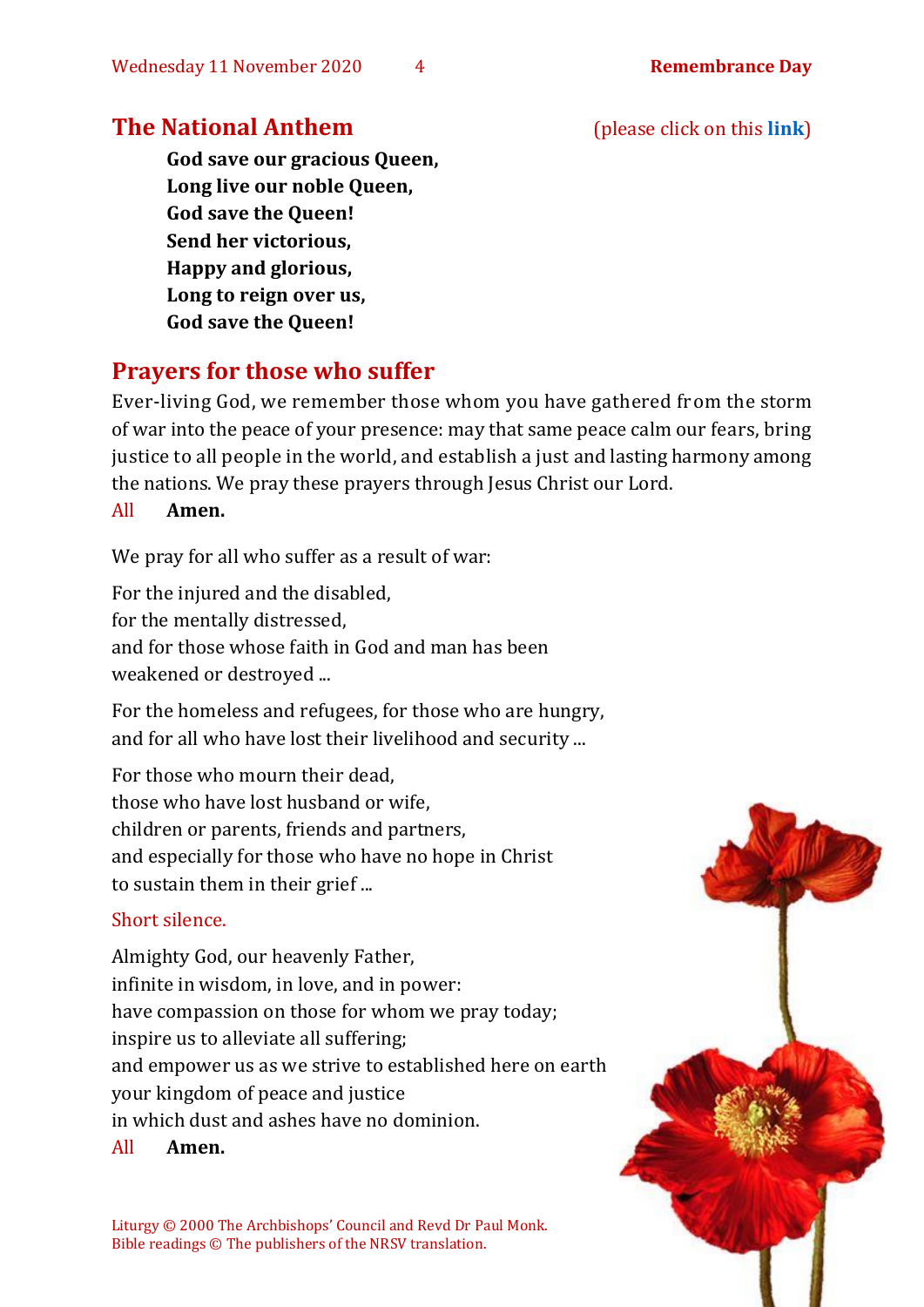## **Act of commitment**

In response to the suffering caused by war, past and present, we now pledge ourselves anew to peace. We pledge ourselves to the service of God and to helping all members of the human race, of whatever age or gender, race or background, colour or creed, that we may help, encourage, and comfort others, that we may support those who work for the relief of the needy, and for the peace and welfare of all the nations.

All **Lord God our Father we pledge ourselves to serve you and all humankind, in the cause of peace for the relief of want and suffering, and for the praise of your name. Guide us by your Spirit. Give us wisdom, Give us courage, Give us hope, And keep us faithful Now and always. Amen.**

## **The Lord's Prayer**

**Our Father, Who art in heaven, Hallowed be Thy Name. Thy Kingdom come. Thy Will be done, on earth as it is in Heaven. Give us this day our daily bread. And forgive us our trespasses, as we forgive those who trespass against us. And lead us not into temptation, but deliver us from evil. For thine is the kingdom, the power and the glory, for ever and ever. Amen.**